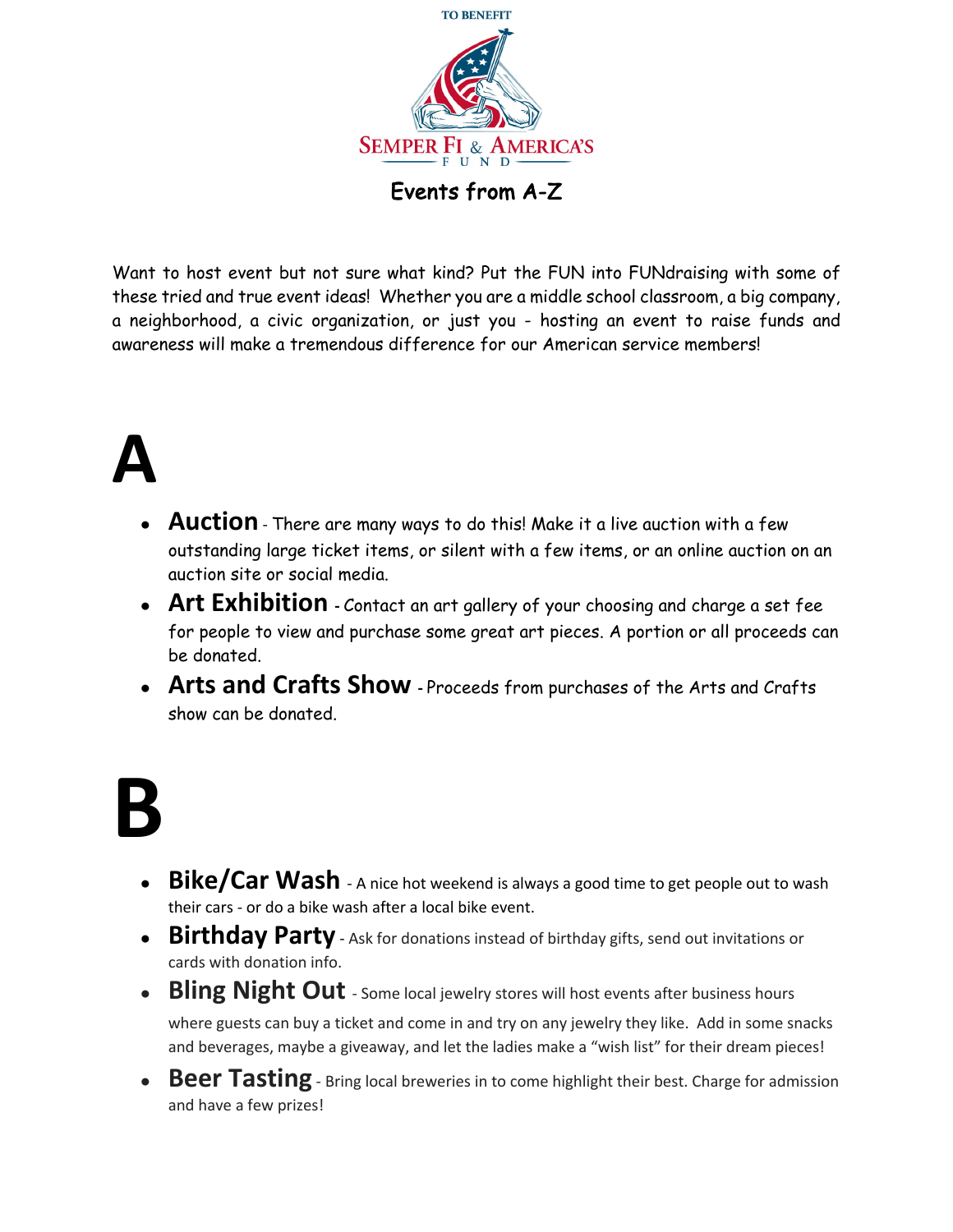**• Beach Bocce Tournament** - Beach Bocce is such a cool sport. Why not host a tournament where teams pay a set price to enjoy a day filled with friendly competition, food, drinks, music and lots of fun?

# **C**

- **Coin Collection –** Also called a Penny War! Start a competition between classes, families or individuals by giving them each a coin jar to collect change for a designated amount of time. The one with the most collected wins a prize.
- **Cooking contests** Barbecue, chili, cupcakes, etc.
- **Casual Day** If your job has a dress code, or your school has a uniform, it's fun to charge everyone a donation amount to get out of it for the day!
- **Car Wash** Set up a day or a few days to wash cars for a set price.]
- **Car Show** know some folks with really cool cars? Organize a car show where folks pay to enter their cars for various prizes. Add some food, good music, a raffle or auction and it's sure to be a grand ole time.
- **CONCETTS** Are you an awesome musician or band? Host a concert where proceeds or a portion of the proceeds gets donated.

## **D**

- **Dinner** With a theme! BBQ, formal, mystery, etc.
- **Dodgeball Tournament** Organize a fun day of folks dodging balls, add some cool vendors who would be willing to donate their time and proceeds or a portion of their proceeds to this event.
- **Dress Down Day** Each person who pays a certain amount gets to dress down. (Be sure to clear it with your boss or your principal, first!)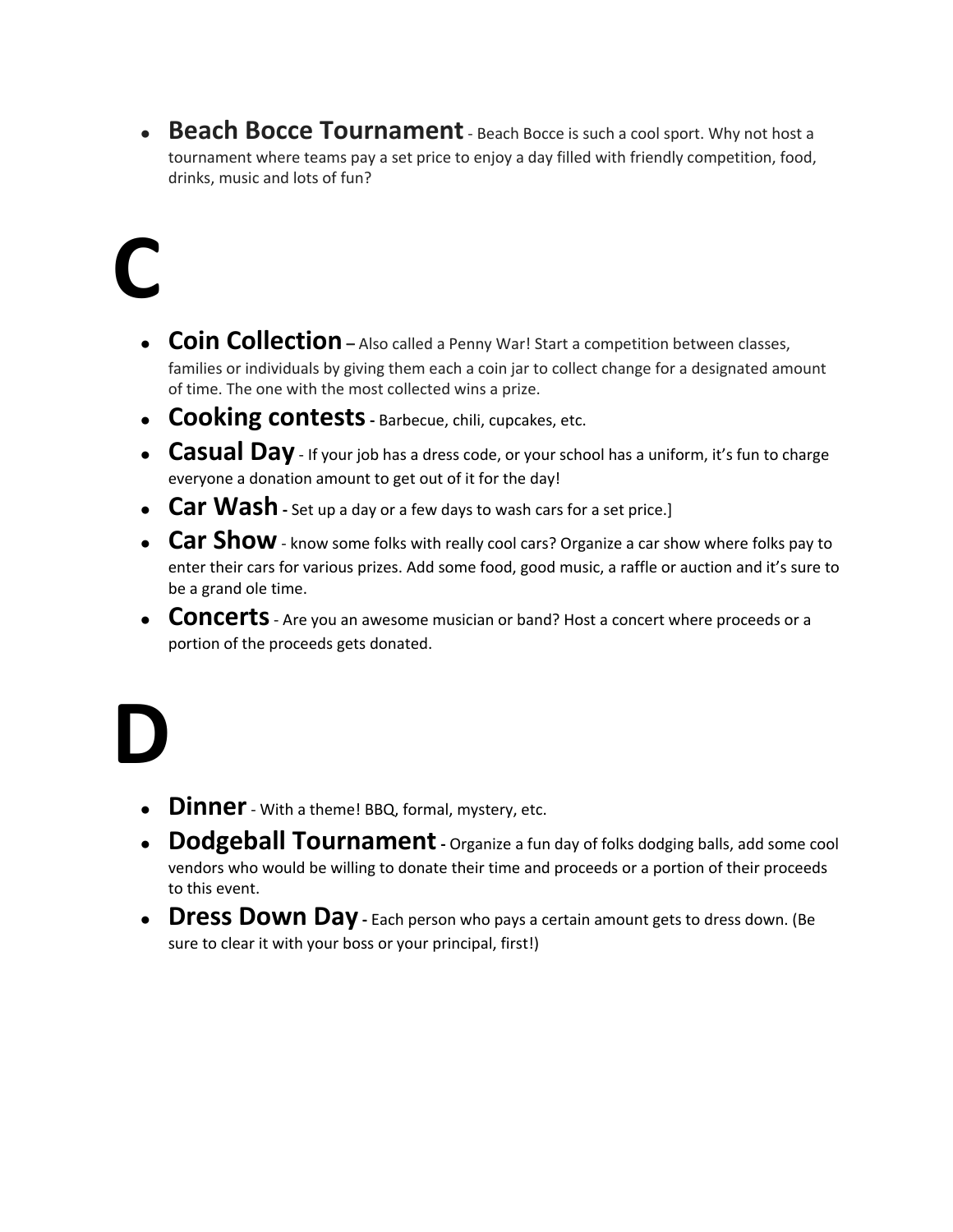#### **E**

- **Easter Egg Hunt** While the kids are enjoying a fun day of looking for candy filled eggs, set up a donation jar to raise funds. Or, get more creative by adding color specific eggs for SFF/AMF. When opened, parents will be informed that they are to donate to SFF/AMF with set prices. (Ex: "donate \$1, \$5 or \$10")
- **Employee Challenge** Challenge colleagues to reach a work-related goal and the reward is a donation made in their name.
- **Egg 'Em On** Go door to door negotiating with each neighbor for how much they will pay to see you do a crazy stunt with a raw egg (i.e. juggle, crack it on your head, throw it up and catch it).

## **F**

- **• 5 for 5** *-* ask 5 friends to donate an amount, and ask them to get 5 friends to donate an amount!
- **Flamingo Flock** people can pick others flto a donor's yard and leave a note explaining the cause and asking for a donation to "replant" the flamingos in the yard of the next "victim" the first donor designates.
- **50/50 raffle** Sell tickets for a price, and at the end  $\frac{1}{2}$  of the proceeds go to the winner drawn and ½ is a donation!

# **G**

- **Garage Tour** Are you a part of a cool car club? Have a 3 or 4 course meal set up in various garages. Folks are invited to pay for a day that will be filled with yummy food, great music, cool cars and prizes for the fanciest overall car.
- **Gift Wrapping** People like for their gifts to look like a work of art. During a time of the year when people will need this option, host a gift wrapping party. Charge varying fees to wrap the gifts depending on the size and how much effort it will take to wrap each gift. A portion or all proceeds can go back to us.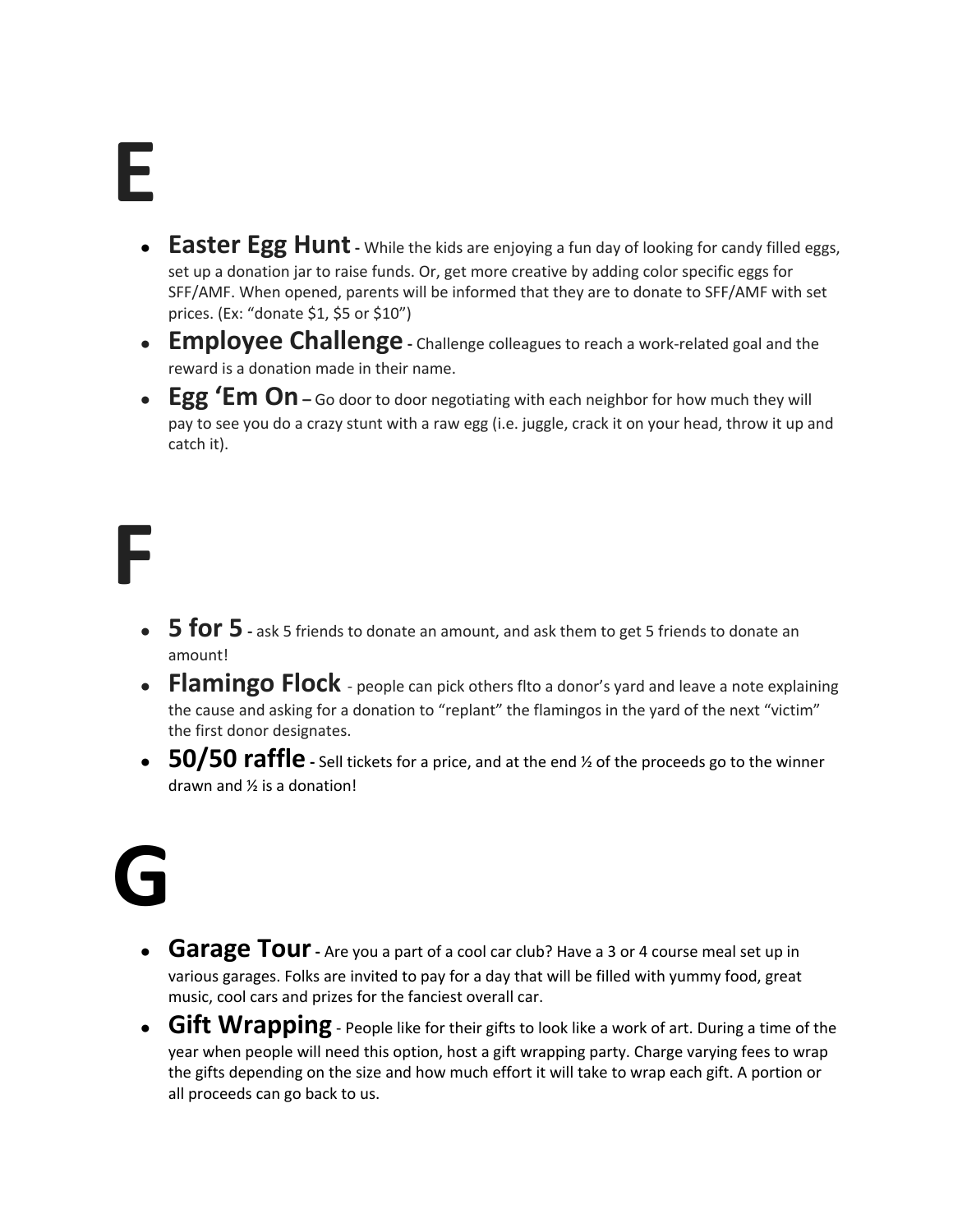- **Golf Tournament** Fore! Host a tournament big or small- it's one of the most popular ways to raise funds.
- **Give it Up** Sponsors commit to give up a regular activity for a month and donate the money they save to the designated cause.
- **Go Kart Racing Tournament** Set up a go kart tournament where attendees pay to enjoy a fun day of racing where we will benefit from funds raised. Add another level by inviting cool vendors to the event if possible where for set prices, folks can enjoy gourmet popcorn, face painting, hot dogs, etc with proceeds adding to the donation.

#### **H**

- **Hair Shave** Volunteers commit to shaving their heads if a specified amount is raised by a deadline.
- **Hockey Tournament** Set up a cool hockey tournament where a portion of the proceeds or all proceeds will get donated.
- **Holiday** Choose that reminds people of our service members or make your day the most special event that week! You don't have to have a large event, start small and build from year to year. (ex: Veterans' Day, Memorial Day, Patriot Day, Thanksgiving, etc.)

- **In Honor Of** Donate to celebrate someone special to you or your company or school.
- **Ice Cream Social** A portion of the proceeds of ice cream sales gets donated. I scream, you scream, we all scream for ice cream!

## **J**

**I** 

**• Jeans Day** - Everyone gets to wear jeans if they raise enough money to meet a goal.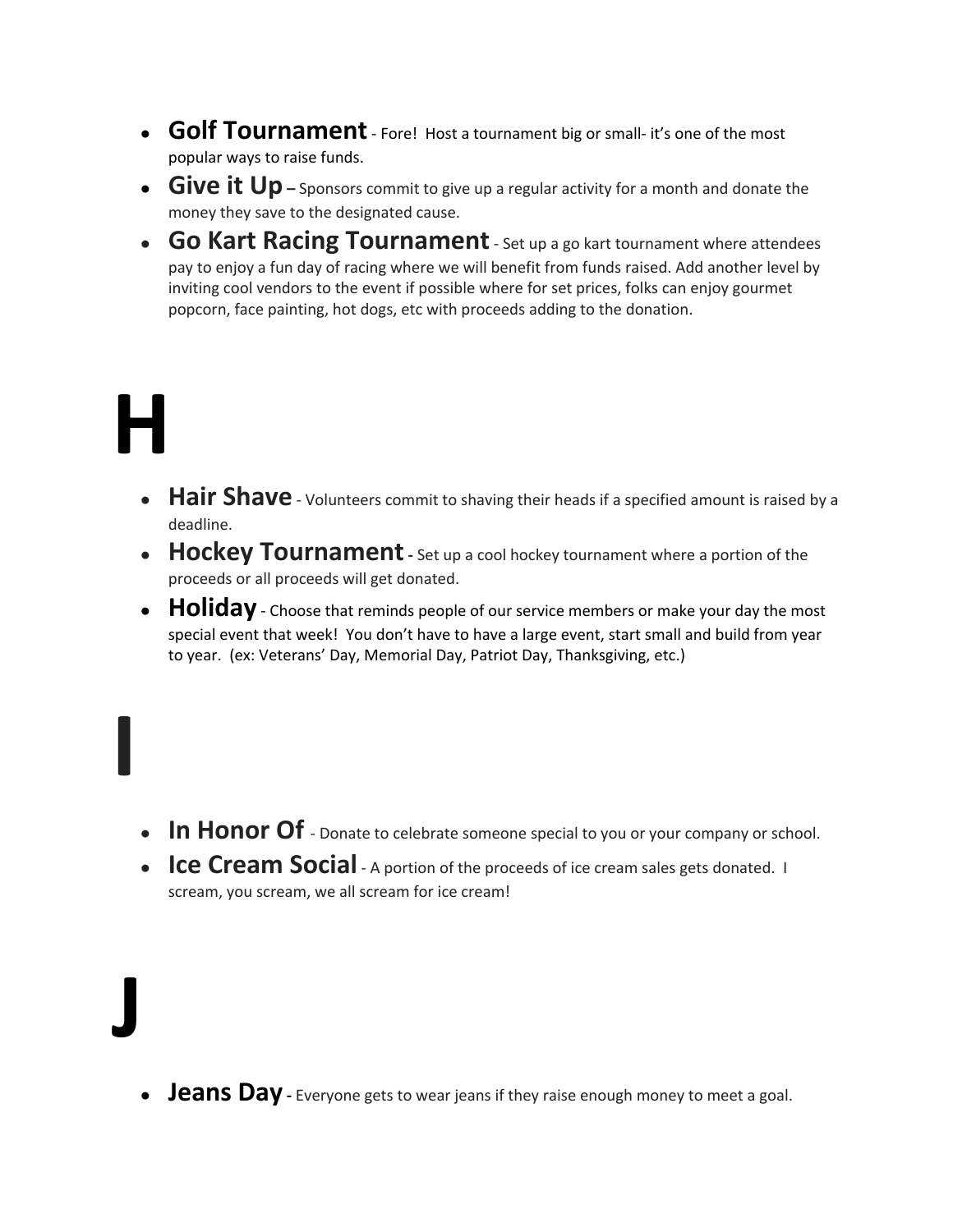- **• Jewelry Sale** Donate old jewelry- one woman's cast off is another's treasure!
- **Journey** Walk, hike, run, ride, drive, on horseback, skateboard, paddle, or however YOU move!
	- Across America
	- Throughout a region
	- Up a mountain
	- Down a coast

#### **K**

- **Karaoke Contest** Whether we can actually sing or not, everyone loves to sing out loud! Charge participants a fee to join a fun karaoke contest and donate the funds. You can also add a 2 drink minimum for folks to enter and ask that bar or restaurant attached to the karaoke location to tag along with sending in donations. If they serve meals as well, even better!
- **Kickboxing Tournament** Reach out to your local kickboxing gym and set up an event where folks get to kickbox each other, win a cool prize, enjoy some good food, drinks and jam out to some great music. Also ask local restaurants to see if they will be open to donating the food and drinks. Proceeds from the ticket sales to enter the contest can be donated.

- **Lemonade Stand** This super simple, yet delicious idea will cool down a neighborhood, teach children about business and raise funds for us.
- **Lunch Money** Work with your class, school, office, or sports team to donate lunch money!

#### **M**

**L** 

• **Make it Up** – Send out invitations to a made up event and offer invitees tickets to support the cause without having to leave home.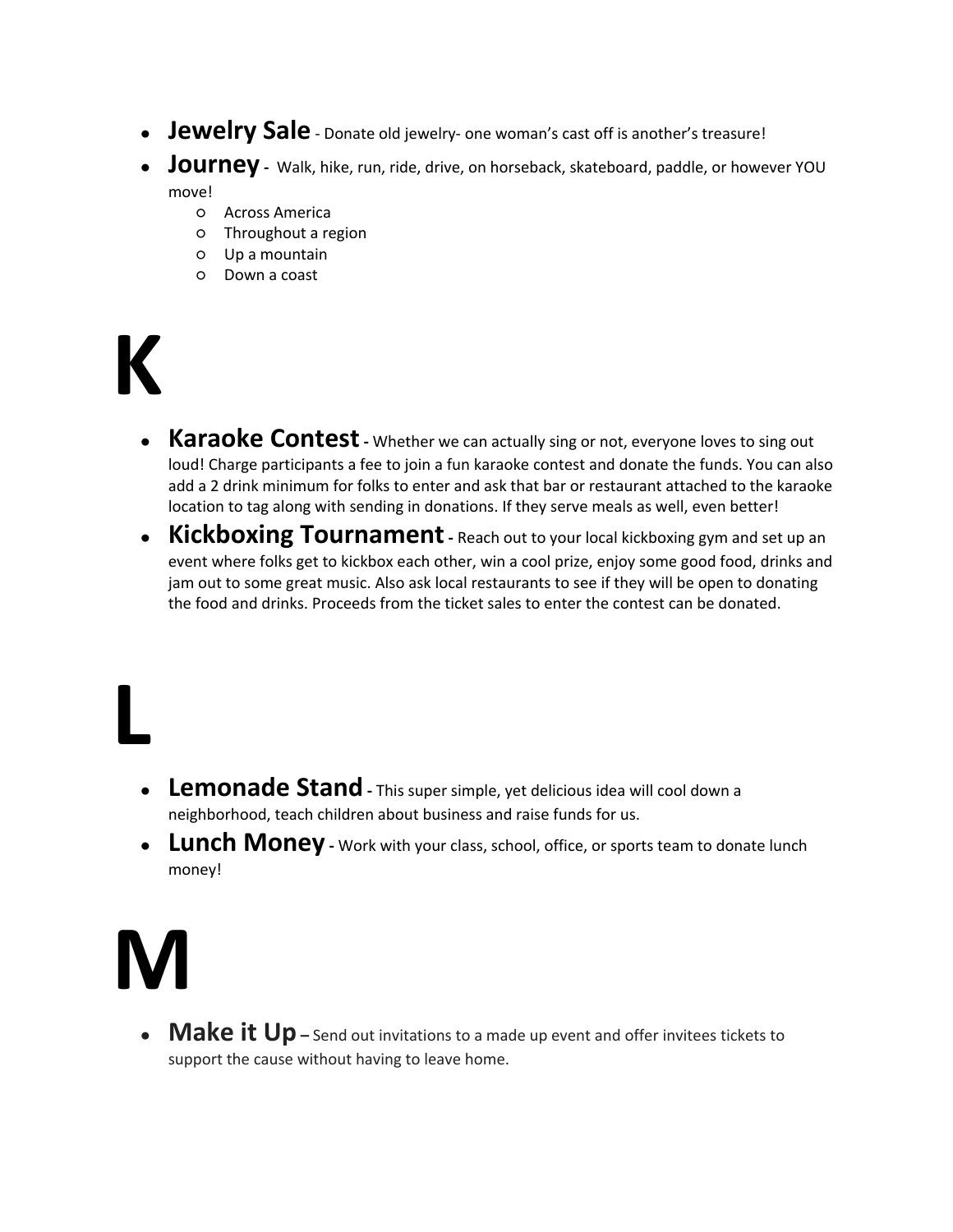- Make the Grade Have students get pledges for "A's" and "B's" at the beginning of a quarter and collect the donations after report card time.
- **Motorcycle Poker Run** Spend the day trying to get the the right hand by riding around to designated locations on a motorcycle. Throw in some food, prizes, an auction, music and this event will be sure to draw a huge crowd.
- **Military Ball** Celebrate your branch of the Armed Forces by donating the extra funds raised for the ball!

#### **N**

- **No-Shave Month** Challenge a bunch of guys to not shave for an entire month, the one with the longest beard wins and everyone else has to donate a set amount. If someone drops off the "no shave" wagon, they have to pay double the "no shave" fee.
- **Night Out at a Restaurant** Work with a local restaurant to have them donate a percentage of a night's proceeds.
- New Activity Train for your first marathon, triathlon, or anything you haven't done before, and get support from your family, friends, and community to support SFF!

# **O**

- **Offer Your Skills and Talents** Shoveling snow, weeding gardens, chopping wood, you name it!
- **Office Competition** Which team or department can raise the most?
- **Open House** If a tour of your workplace would be of interest to the community, host an open house and ask for donations to participate.

**P**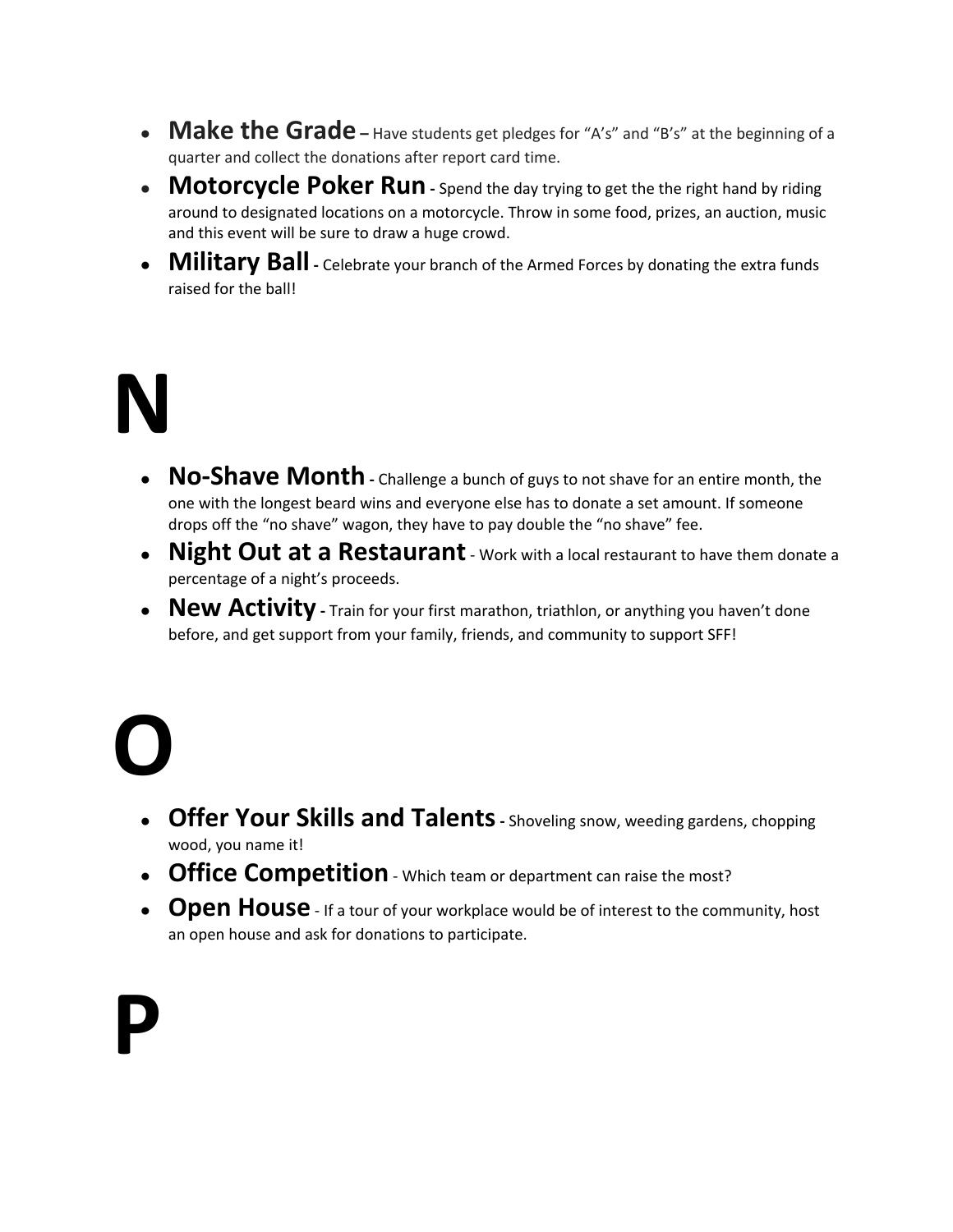- **Push-up/Pull-Up Competition** Charge participants a certain price to get their body and heart fit by hosting a push-up/pull-up contest. Competitors will get a nice workout while donating to a great cause. Add some food, drinks and music to get even more attendees!
- **Pub Crawl-** A run/walk to various pubs in your community, a great way to get local businesses involved. (Could be a restaurant appetizer crawl too!)
- **Pay it Forward** Give each person in your organization \$10 and a specific amount of time to use the funds to raise as much as they can for the cause.
- **Plant Sales** Plant lovers can feel great about being able to tend to the plant environment while a portion of their sales will be benefiting service members and their families. This works particularly well for holidays or start of new season! (Poinsettias at Christmas, lilies at Easter, mums for fall)
- **Penny Drive** Set up a donation jar at home, work, or school for a period of time. Try to accomplish a certain goal to reach.

# **R**

- **Raffles** This is a simple but cool way to raise money. Find folks willing to donate items or their time as prizes, charge a set price per ticket and proceeds are donated.
- **Reverse Raffle –** All potential sponsors get a raffle ticket and sell it back for \$10 to avoid getting their name drawn to do something embarrassing.
- **Road Race** This is a great way to engage your community both businesses and residents! It doesn't have to be a marathon or triathlon; 5k and 1-mile are great places to start!

# **S**

- **Social Media Call** Let potential donors know about your fundraising need through Facebook and Twitter and ask for support
- **Spa Night** Offer to have female volunteers give manis, pedis and 5-minute massages at a Ladies' Night Out for donations.
- **Sports Tournaments** Lacrosse, soccer, bocce, tennis, volleyball, softball anything! Set up an informational table with promotional literature an accept donations.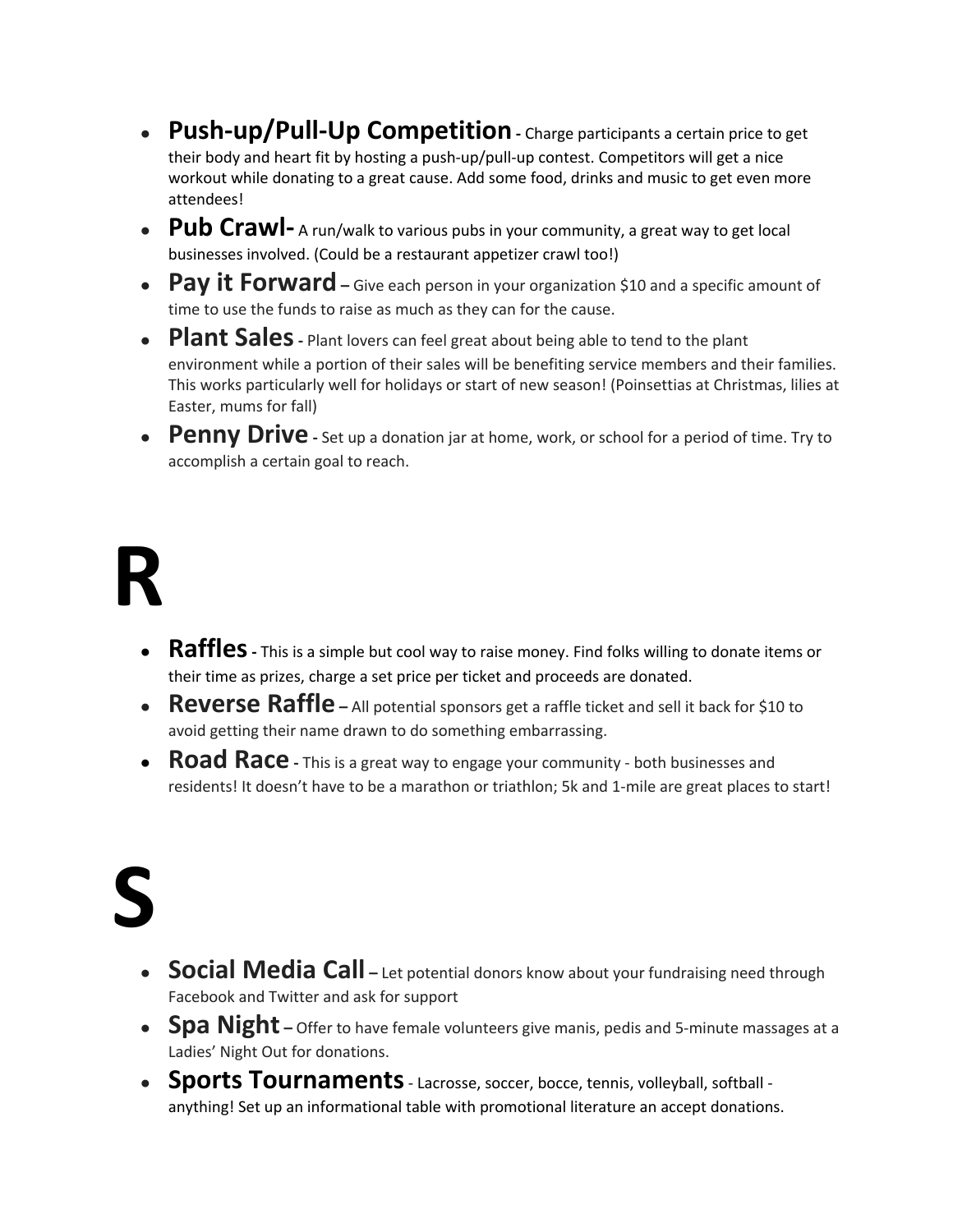# **T**

- **Trick or Treat!** Use this door-to-door (or classroom-to-classroom, office-to-office, etc.) holiday to collect coats, candy, or change for a cause you believe in.
- **Talent Show** Hold a talent show with an entry fee for each act, sell tickets, and see who has talent!
- **Tealess Tea -** For very busy people**,** hold a virtual "tea" by sending a tea bag and instructions to donate.

### **V**

- Valentine's Day Sell sweets, design your own Valentines, the possibilities are endless - and full of love!
- **Vacation Giveaway** Work with a travel agency, or someone with a vacation home they rent out, to organize a raffle or auction for a fun getaway!
- **Volleyball Tournament** Whether it's recreational or a school sport, this is a fun way to raise funds and awareness!

## **W**

- **Weddings** in lieu of gifts for wedding guests, make a donation and let them know at your reception.
- **Wine Tasting** Bring local wineries to come in and sample their best! Charge for admission and have a few prizes!
- **Work of Art** The younger members in your organization create a drawing that is transferred onto note cards, t-shirts, mouse pads or coffee mugs for purchase.